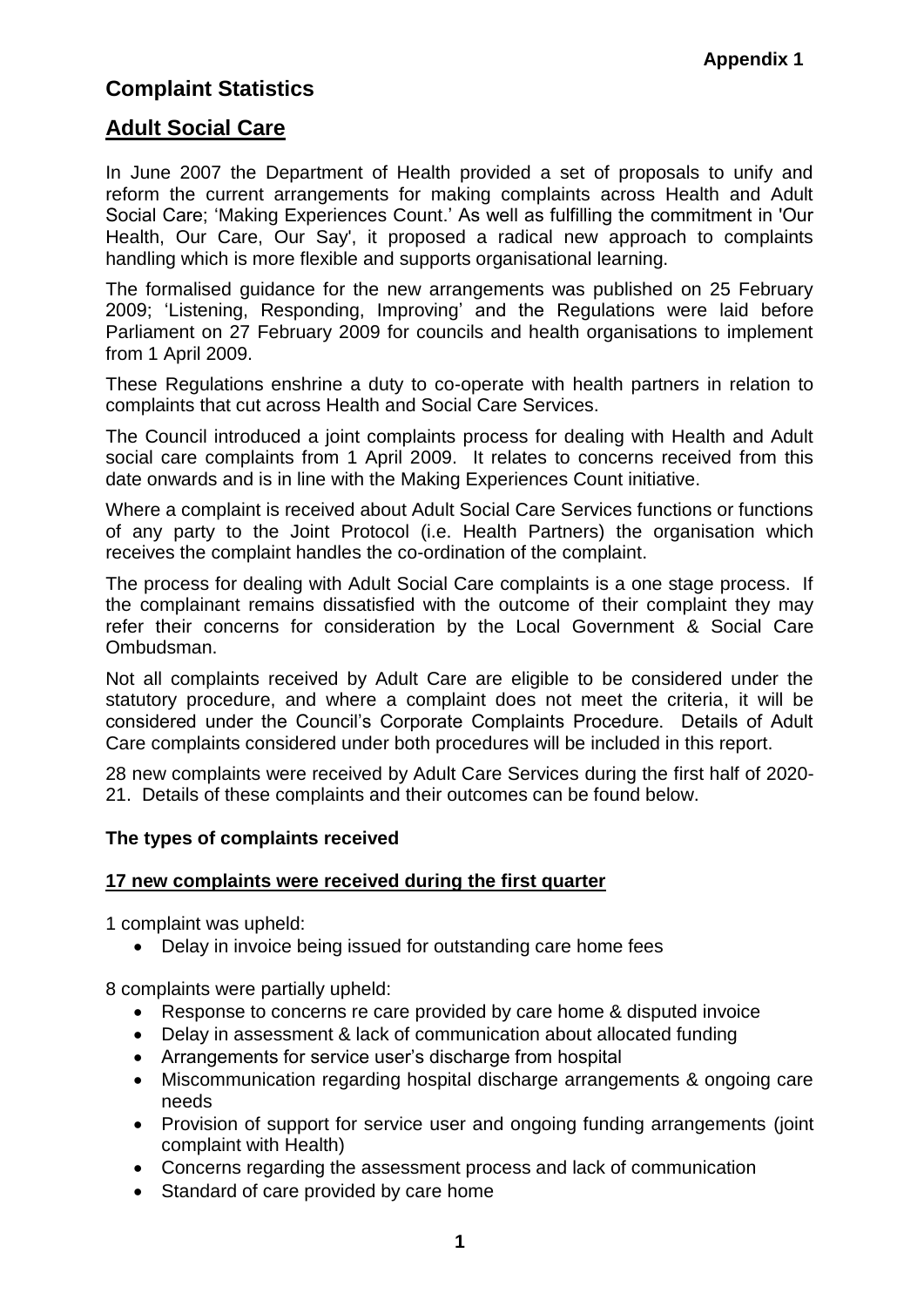Lack of communication from care provider

8 complaints were not upheld.

# **11 new complaints were received during the second quarter**

1 complaint was upheld:

Adult Care involvement with service user whilst in hospital (joint with Health)

6 complaints were partially upheld:

- Standard of care provided to service user whilst in care home
- Level of care provided and delay in resolving charging issue
- Standard of service provided by care home, hospital & out of hours service (joint with Health)
- Information given and lack of communication regarding level of client contribution for care
- Lack of support and communication during home adaptations process
- Unresolved issues following adaptations to service user's property

1 complaint was not upheld.

3 complaints are still ongoing.

# **Examples of Action Taken and Lessons Learned**

# First Quarter

Following the upheld complaint regarding a delay in an invoice being issued for care home fees, an error inputting information was discussed with the worker in question and additional training and support was discussed as part of their supervision. The service also made changes to how managers have oversight of support plans and the services that are added to the system to reduce the risk of future errors occurring.

Further to the complaint relating to the response to concerns raised about care provided by a care home, changes have been made to develop how Rochdale Adult Care responds to safeguarding concerns and how quality of care is monitored within care homes. Each care home within the locality now has a link worker who visits and makes contact with care homes on a regular basis. This has promoted the communication between Rochdale Adult Care and the care homes in the locality and has allowed the service to identify and respond proactively to any areas of concern. Rochdale's safeguarding policy has been updated, emphasising individual outcomes and family involvement. The safeguarding closure process has also been developed, which highlights the importance of closure discussions and meetings that are followed up with a closure letter to all parties involved in the safeguarding enquiry.

As a result of the complaint regarding the standard of care provided by a care home, although the concerns were historic they were passed to the Commissioning Team to look into and to contact the home regarding their standard of care.

# Second Quarter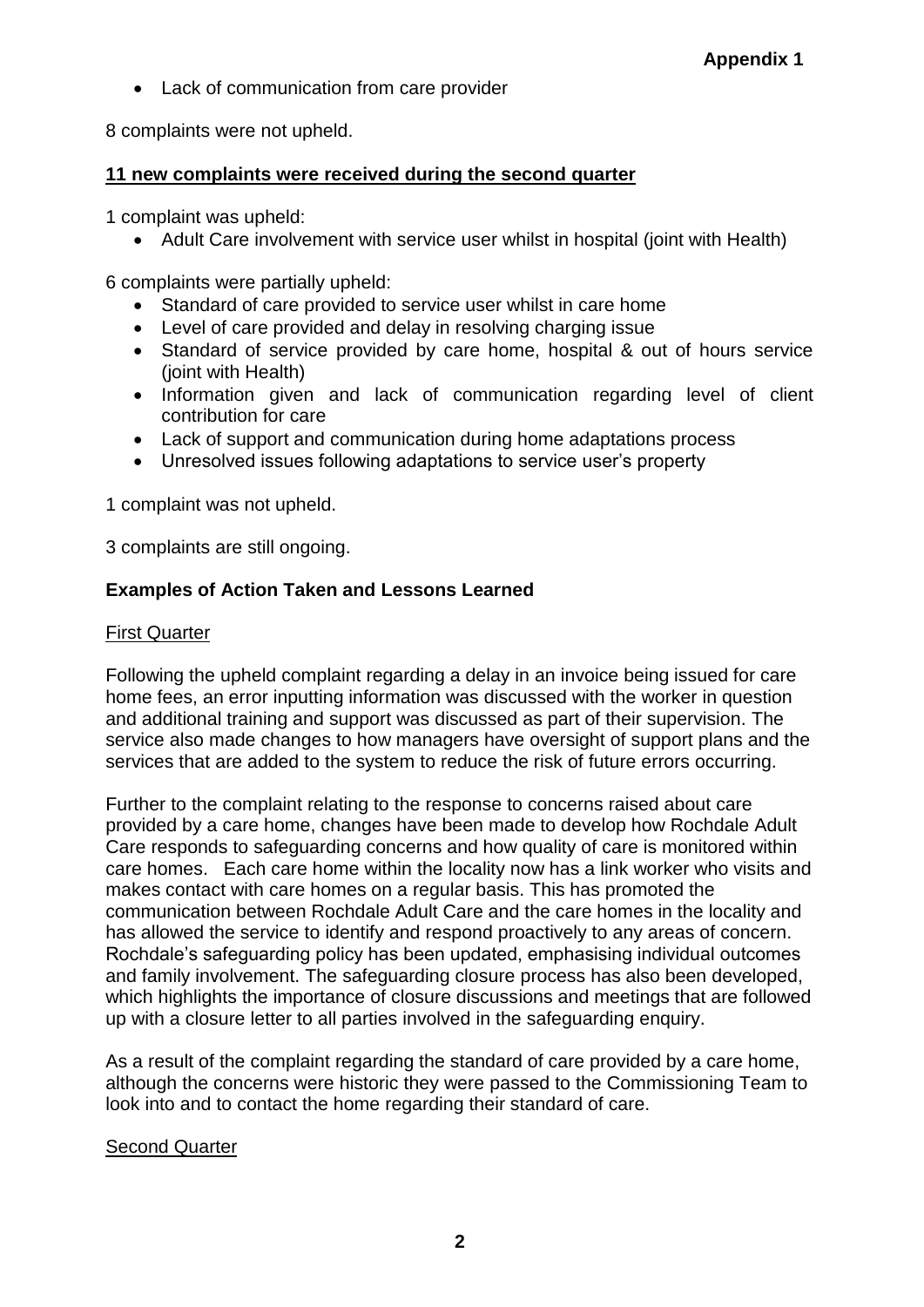Following the upheld complaint regarding Adult Care's involvement in a service user's care whilst in hospital, a review of the case was conducted with the relevant practitioner to identify any learning opportunities and to potentially improve service user and families' experiences moving forward re clearer communication for discharge pathways, policies and procedures.

As a result of the complaint relating to the level of care provided to a service user and a delay in resolving a charging issue the following actions were taken:

- The terms of the contract are amended to require the provider to upload details of actual care provided to the 'Provider Portal' and that payment is made on the information received, not on what is prescribed. This will speed up any future reconciliations.
- That Commissioning staff should be required to case note conversations and interactions with service users / families / representatives, where appropriate, on the core service user database for clarity, transparency and continuity.
- The System Development Group prioritise the development of the Organisational Safeguarding Module of the case management system.
- Adult Care staff are reminded of the process for reconciliation for personal budget charges and that the Personal Budget Policy is reviewed to ensure the reconciliation process is clear.
- A full reconciliation of payments made to Comfort Call against the service actually provided is made. In turn this should be reconciled to the charges made to service users to identify if other residents have been overcharged for their care and support.

A number of recommendations were made following the complaint regarding a lack of support and communication during the home adaptations process:

- All correspondence in relation to an adaptation to be noted in the core case management system, ALLIS, up to the point the adaptation is approved to ensure that all people involved can access all the information, especially when working remotely.
- All staff involved in adaptations attend a mandatory training course in respect of understanding the responsibilities of the Disabled Facilities Grant (DFG) Policy.
- Clear service standards are developed, focussing on the process and communication for adaptations under the DFG programme to ensure people accessing the programme can be clear what they can expect and the likely timescales.
- The local DFG Policy is more widely publicised to members of the public with clear online links.
- There are regular random audits of case notes by Mangers in the Home Improvement Agency to try to ascertain where communication is poor and improvement plans put in place to rectify this.

# **Timescales**

There is no statutory timescale for dealing with Adult Social Care complaints, and the timescale is agreed between the Investigator and the complainant in each case. However, the aim is to complete investigations within 25 working days. The average time taken to deal with Adult Care complaints closed during the first half of 2020-21 was 23 working days which was well within target.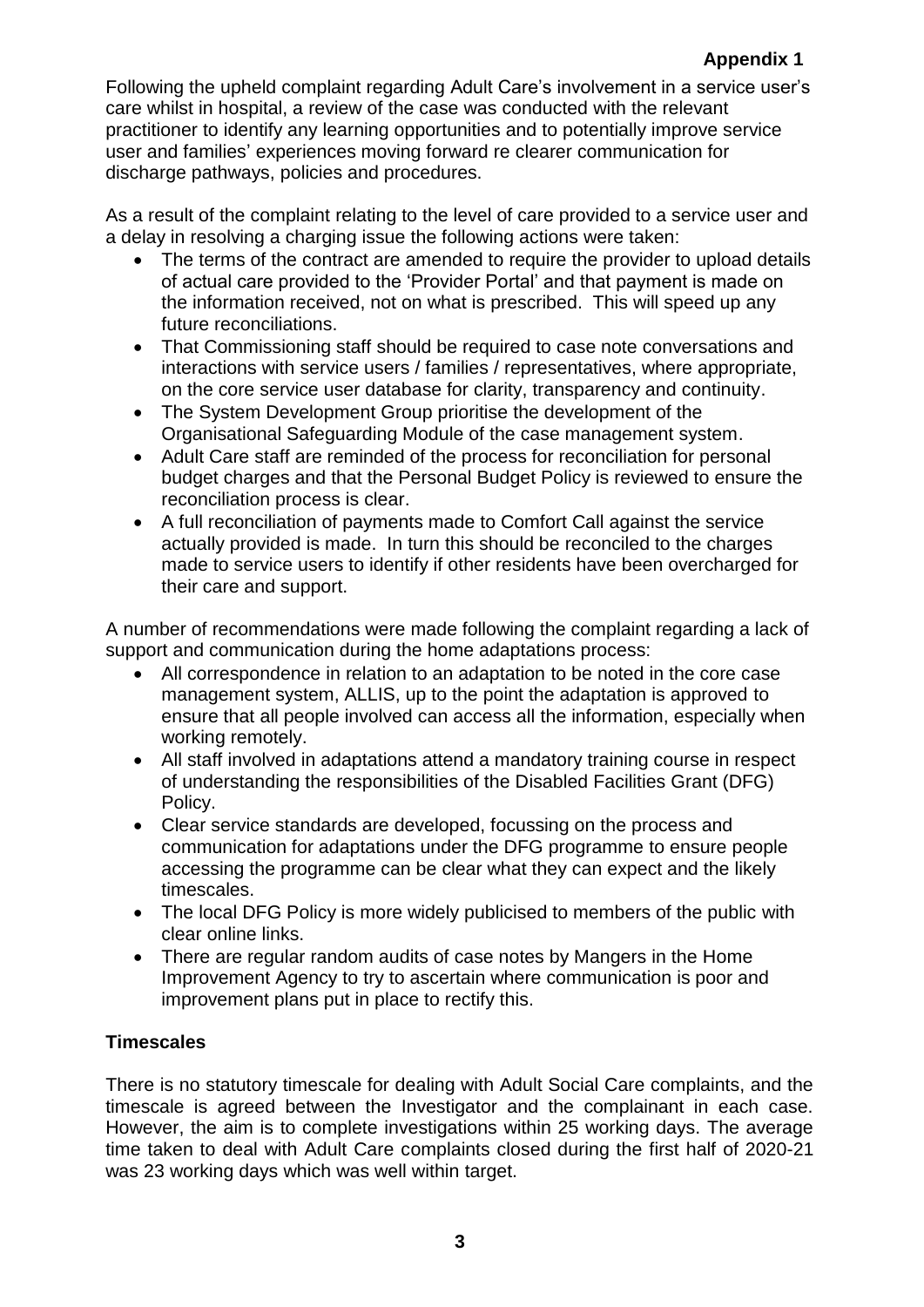# **Complaint Example**

The following is an example of a how an Adult Social Care complaint has been dealt with from receipt to resolution.

## **Complaint**

A complaint was received during the first quarter by the Clinical Commissioning Group (CCG) who contacted the Customer Feedback Team as the issues raised in the complaint related to both Adult Social Care (ASC) and Health. The complaint related to provision of support for a service user and ongoing funding arrangements.

The complaint was passed to ASC and allocated to a Team Manager who liaised with Health. As the majority of the concerns raised related to ASC it was agreed that they would take the lead on the investigation with CCG investigating the issues relating to Health and contributing to a joint response.

The Team Manager contacted the complainant to discuss their concerns in more detail and agreed a timescale for response which was communicated to Health.

An investigation was undertaken into the issues raised, which included reviewing all Adult Care records including case recordings, assessments and documentation. The Investigating Officer also liaised with and gathered additional information from other relevant services including the Commissioning/Quality Assurance Team and the individual practitioners involved.

The investigation was completed within timescale and the overall finding was that the complaint was partially upheld. A joint response letter was sent to the complainant which explained the findings of the investigations from both organisations and included an apology for issues experienced in relation to communication which could have been clearer. Learning identified from the complaint was taken forward within the individual services concerned.

# **Compliments**

Compliments received from service users are also recorded and shared with staff. A total of 32 compliments were recorded for Adult Care Services during this reporting period, a breakdown and examples of which can be found below.

| <b>Team/Service Area</b>                 | No. | <b>Compliment received from</b> |
|------------------------------------------|-----|---------------------------------|
| <b>STARS</b>                             | 19  | Service User (14)               |
|                                          |     | Relative of Service User (5)    |
| <b>Assessment &amp; Support Planning</b> | 4   | Relative of Service User (3)    |
|                                          |     | Professional (1)                |
| Home Improvement Agency,                 | 1   | Service User                    |
| Occupational Therapy & West Locality     |     |                                 |
| Team                                     |     |                                 |
|                                          |     |                                 |
| Home Improvement Agency &                | 1   | <b>Service User</b>             |
| <b>Middleton Locality Team</b>           |     |                                 |
|                                          |     |                                 |
| Occupational Therapy & Heywood           |     | <b>Relative of Service User</b> |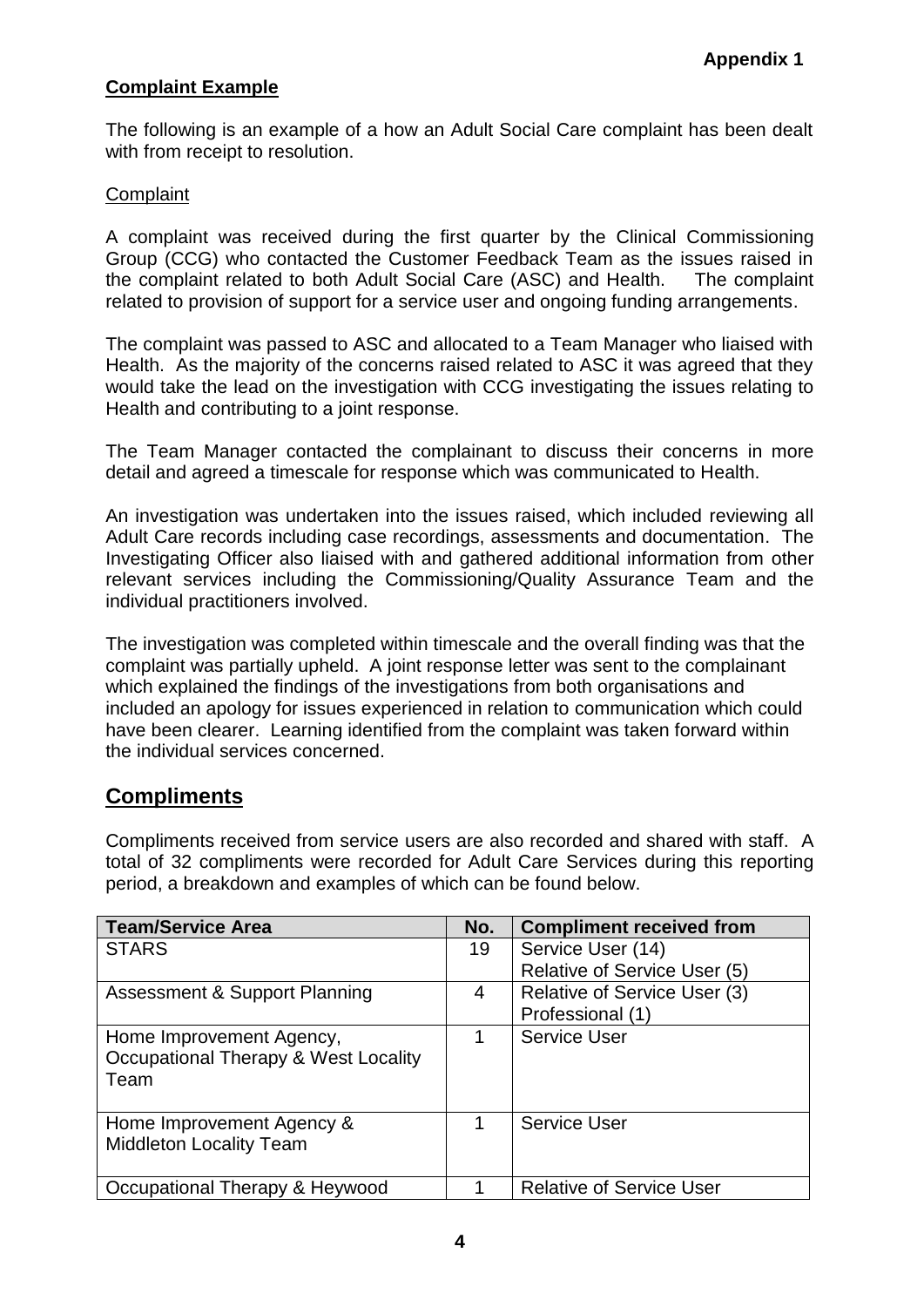| Neighbourhood Team                     |   |                                 |
|----------------------------------------|---|---------------------------------|
| Occupational Therapy                   | 1 | <b>Relative of Service User</b> |
| Sensory Intervention Team              | 1 | <b>Service User</b>             |
| <b>West Locality Team</b>              | 1 | <b>Relative of Service User</b> |
| <b>Middleton Locality Team</b>         | 1 | <b>Service User</b>             |
| <b>Financial Business Support Team</b> | 1 | Professional                    |
| <b>STARS Team &amp; Locality Teams</b> | 1 | <b>Relative of Service User</b> |

*"Thank you all so much for the care and kindness you showed to X. At this difficult time we have been so worried about her and as a family have not been able to see her. Phoning her every day she has been so positive and singing the praise of the team who have been visiting her. Once again thank you so much. Hope you all stay safe and well."*

## *Compliment for STARS Team*

*"Just a few words to sincerely thank you for your part in securing the installation of my stairlift. Every aspect of this work has been exceptional, as I said above, your work and the parts played by both Stannah and their sub-contractor (Electrician). Once again, thank you so much.... You have given me my comparative freedom back." Compliment for Occupational Therapy Team, Home Improvement Agency & West Locality Team.*

*After my dad was discharged from hospital a care plan was put into place to help my dad's needs. After a few weeks his needs grew and with an elderly mum I did all I could but many times didn't know which way to turn until I received a phone call from The Assessment & Support Planner. For the first time after talking with her I felt I was no longer alone. Since then her help, understanding, reassurance and hard work both on and behind the scenes was dealt with with friendliness while always remaining professional. Once again she was my 'go to' and I'm sure with a very busy work schedule she went above and beyond a 'paid job'. I have thanked her myself however wanted to let the department she works for just how grateful I am and will always be for her professionalism while always keeping the human touch. Please could you once again pass on my gratitude."*

*Compliment for Assessment & Support Planning Team*

*"To all the carers who looked after my wife. We deeply appreciate all of your help and support at this difficult time. You all do a fantastic job." Compliment for STARS Team*

*"Just a little thank you for everything you have done to help us. We really appreciate the support you have given us and you are a credit to your profession." Compliment for West Locality Team*

*"I would just like you to know how helpful and kind the Occupational Therapist has been. She rang me several times regarding my mother and went to see her as soon*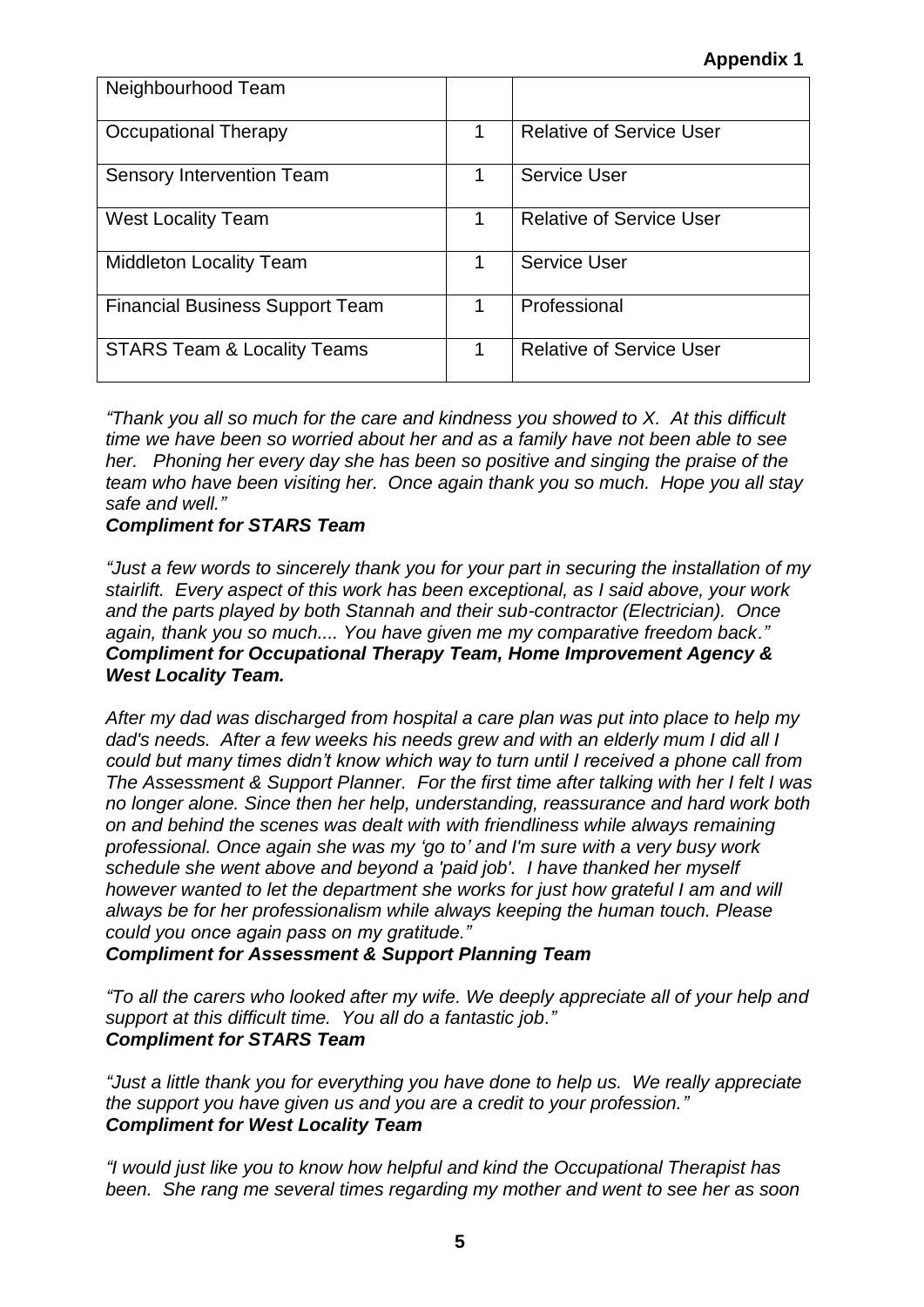### **Appendix 1**

*as she could. On her visit she made my mother and sister feel very comfortable and was excellent in suggesting ways of helping my mother stay in her own home, grab rails, bath seat, perch stool etc. Thank you for all your help." Compliment for Occupational Therapy Team*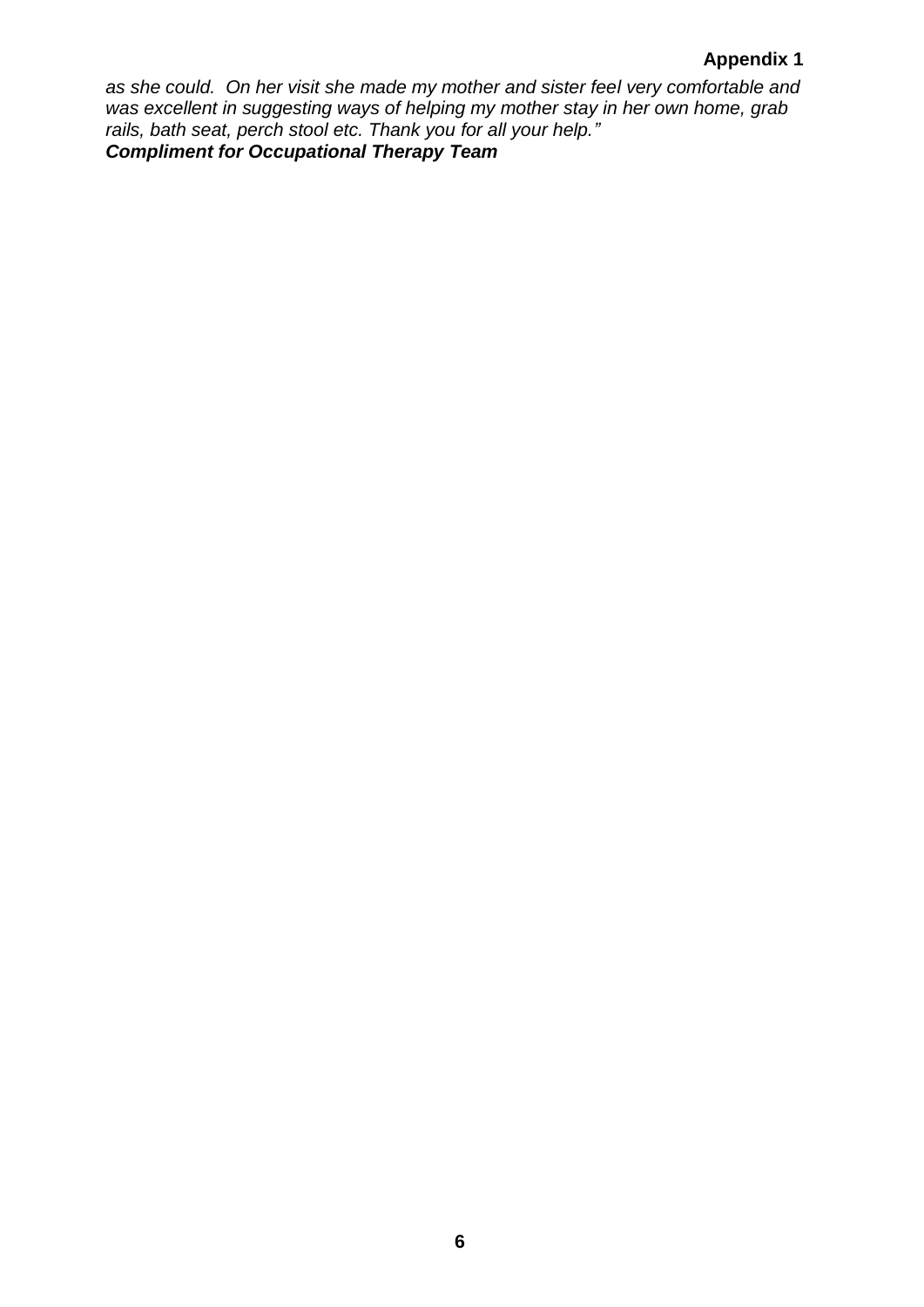# **Children's Social Care**

Changes were made to the children's social services representations procedure as a result of the Children (Leaving Care) Act 2000, Adoption and Children Act 2002 and the Health and Social Care (Community Health and Standards) Act 2003.

Complaints are dealt with in accordance with The Children Act 1989 Representations Procedure (England) Regulations 2006.

The handling and consideration of complaints under this procedure consists of three stages:

Stage 1 - Local Resolution

Stage 2 - Investigation

Stage 3 - Review Panel

Local Resolution requires the local authority to resolve a complaint as close to the point of contact with the child or young person as possible (i.e. through front line management of the service). In doing so the local authority should consider the wishes of the complainant about how the complaint should be dealt with. In most circumstances complaints should be considered at Stage 1 in the first instance.

Consideration of complaints at Stage 2 is normally achieved through an investigation conducted by an investigating officer and an independent person. Stage 2 commences either when the complainant requests it after an investigation at Stage 1, or where the complainant and the local authority have agreed that Stage 1 is not appropriate.

Where Stage 2 of the complaints procedure has been concluded and the complainant is still dissatisfied, he/she will be eligible to request further consideration of the complaint by a Review Panel. It is not possible to review a complaint that has not yet been fully considered at Stage 2 (including providing the reports and adjudication to the complainant).

Following the conclusion of all three stages of the complaints process, if the complainant remains dissatisfied with the outcome of their complaint they may refer their concerns for consideration by the Local Government & Social Care Ombudsman.

Information relating to Children's Social Care complaints is available on the Council's website, and leaflets providing full details of the complaints process and how to raise concerns are provided as required. The Children's Rights Service has also developed complaints leaflets specifically for children in care.

Not all complaints received by Children's Social Care are eligible to be considered under the statutory procedure, and where a complaint does not meet the criteria, it will be considered under the Council's Corporate Complaints Procedure. Details of complaints considered under both procedures will be included in this report.

A total of 20 new complaints were received by Children's Services in the first half of 2020-21, 19 of which were dealt with under the statutory Children's Social Care complaints procedure and 1 complaint was dealt with under the Corporate Complaints Procedure.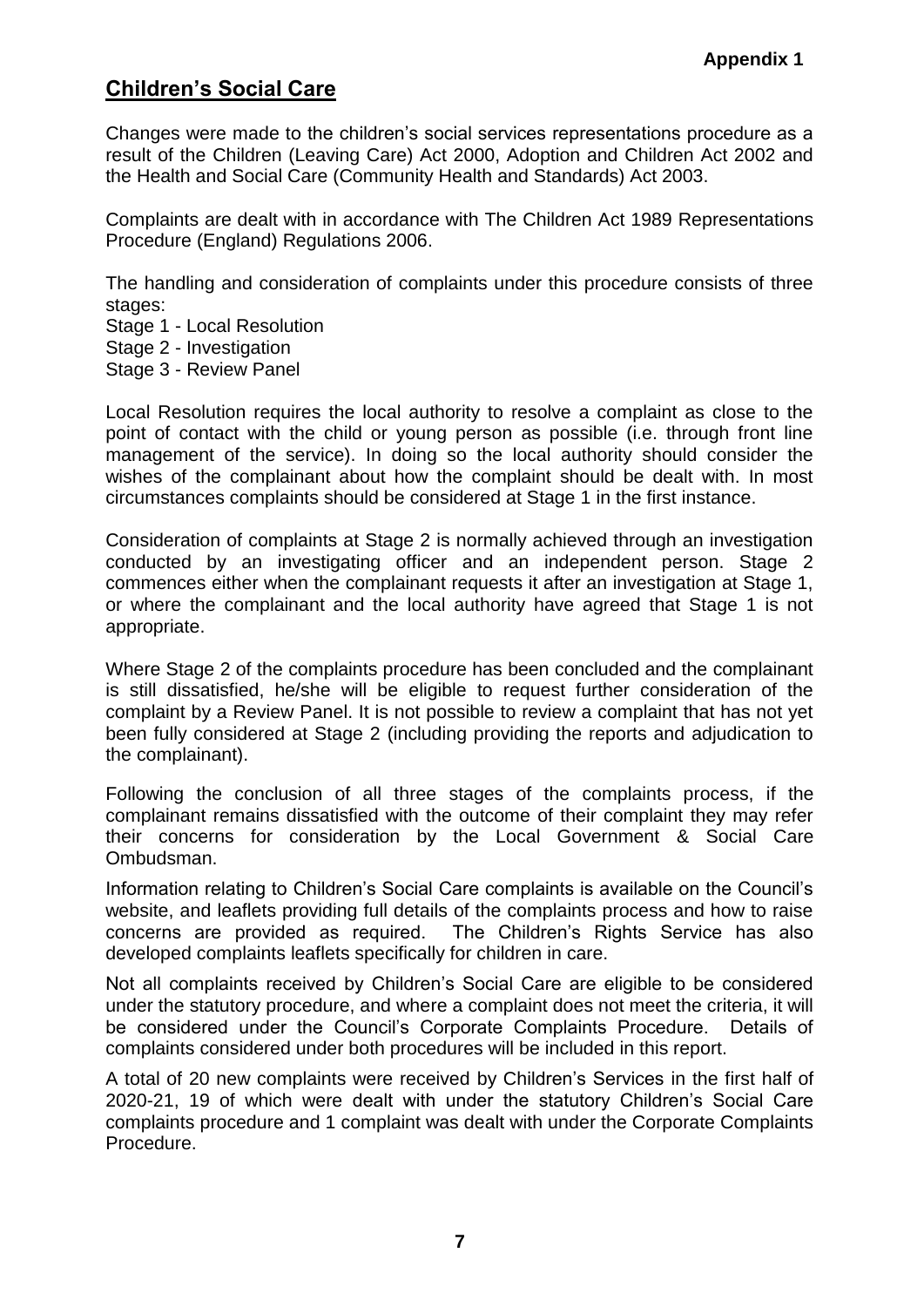Where possible concerns are resolved by the service informally without progressing to a formal complaint, which is beneficial to the complainant and contributes to a reduction in the number of formal complaints being received.

Details of the complaints and their outcomes can be found below.

## **The types of complaints received**

## **7 new complaints were received during the first quarter**

#### 7 new complaints were considered at stage one

6 complaints were partially upheld:

- Social Worker's handling of confidential information relating to service user
- Perceived lack of support from service during the Child Protection process
- Funding issue with looked after child's nursery placement
- Content of Section 7 report completed by Social Worker
- Lack of support for grandparent caring for their grandchild
- Information held on case file relating to complainant

1 complaint was not upheld.

### **13 new complaints were received during the second quarter**

#### 13 new complaints were considered at stage one

1 complaint was upheld:

Concerns regarding the 'Letterbox' scheme for adopted child

7 complaints were partially upheld:

- Inaccurate information in report provided by Social Worker to fostering agency
- Actions of Social Worker when working with family
- Lack of financial support for looking after grandchildren as a family carer
- Lack of communication regarding child protection concerns raised
- Alleged comments by Social Worker & delayed response to concerns raised
- Delays in Special Guardianship Order (SGO) process
- Agreed amendments not applied to Education & Health Care Plan (EHCP) (Corporate complaint)

5 complaints were not upheld.

### **Examples of Action Taken and Lessons Learned**

### First Quarter

Following the complaint regarding a perceived lack of support during the child protection process, support was in place for a period of time through a child in need plan, and the Practice Manager implemented a plan to manage this appropriately moving forward which included:

 A Social Worker being co-allocated to the family to offer support to the children.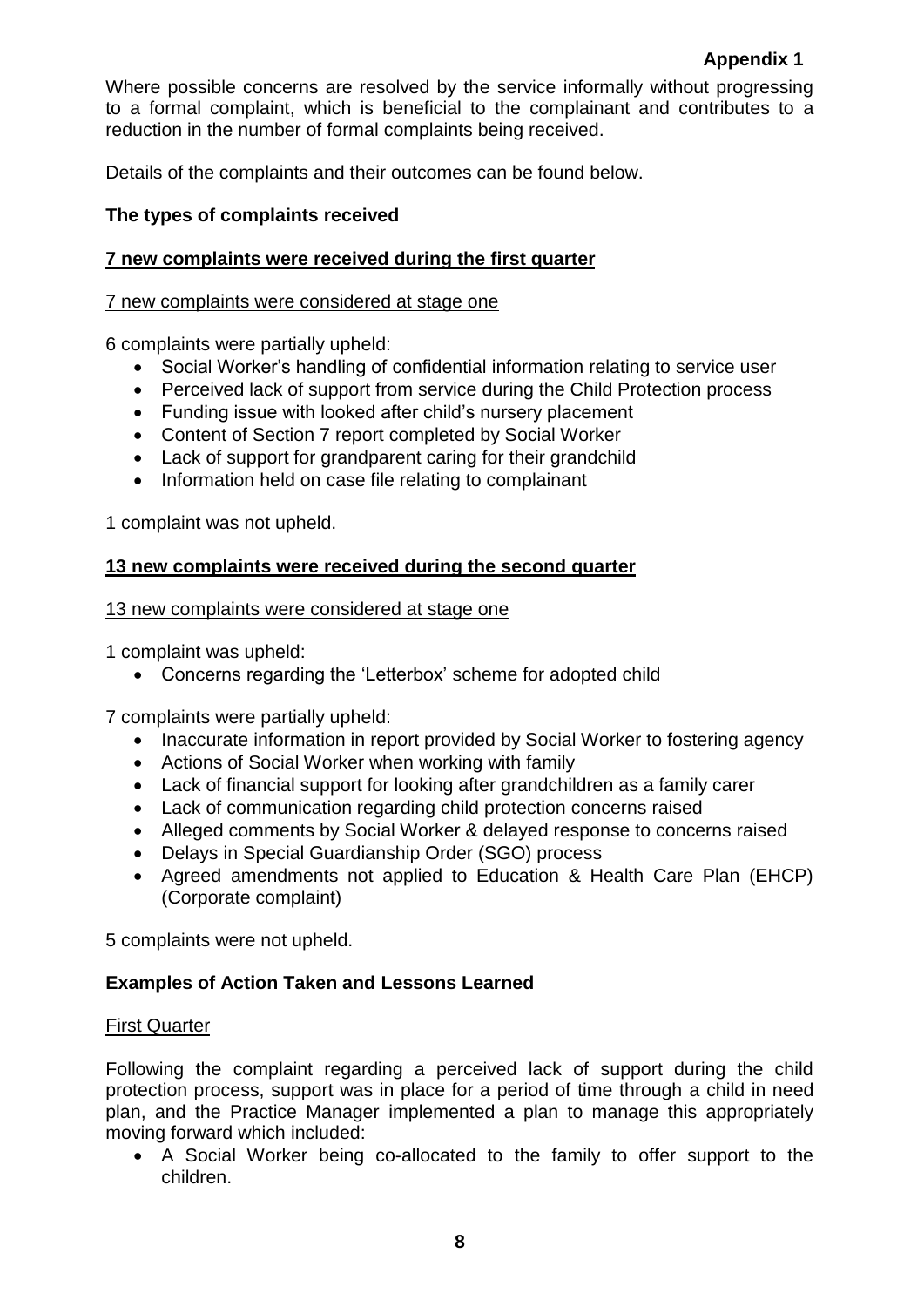- The Social Worker to contact the complainant to fully explain the Aims assessment.
- The Social Worker chased up counselling support.
- The Practice Manager will contact the complainant each month until the case moves over to the Child Protection team to check that they remain happy with the plan in place.

As a result of the complaint relating to funding issues for a looked after child's nursery placement, the Social Work Team identified the following issues:

- That the PEP policy is not clear, is difficult to understand and is open to different interpretation
- Social Workers are not always aware of the PEP process in terms of how money is paid and when
- It is important to involve the Virtual School team the moment any issues occur and ensure that a care planning meeting is held with all parties including education provision.

The issues and learning from the complaint were taken into whole service meetings and discussed with the Virtual School team to look at how to avoid the situation again in the future.

In response to the complaint regarding the content of a Section 7 report, the Practice Manager dealing with the complaint visited the complainant to discuss the concerns in more detail. Following the visit correspondence continued via email and telephone resulting in new and up to date information being considered which led to a review of the original recommendation.

### Second Quarter

An apology was given in response to the complaint relating to the 'Letterbox' scheme as a letter from the complainant had been received but not acknowledged. The Business Support Team were asked to send acknowledgments should any further correspondence be received. An explanation of the current circumstances regarding the case was also provided.

Further to the complaint relating to a lack of communication regarding child protection concerns raised, the Practice Manager addressed the issue of good communication with families with the Social Worker concerned as an area of practice learning. Areas of learning and practice improvement were identified and plans were put in place to address these both on an individual and team basis.

Following the corporate complaint regarding an Education & Health Care Plan (EHCP) an apology was given as one amendment agreed during mediation had not been changed. Both the Mediation Service and the EHC Assessment and Review Team Manager reflected upon this and going forward will ensure that a copy of any working document created during mediation is copied and sent to all parties immediately after the meeting. By doing so, it will provide clarity on what has been recorded and any omissions or misunderstandings can be rectified in a timely manner.

# **Timescales**

There are statutory timescales for dealing with Children's Social Care complaints at each stage of the process. Every attempt is made to resolve complaints within the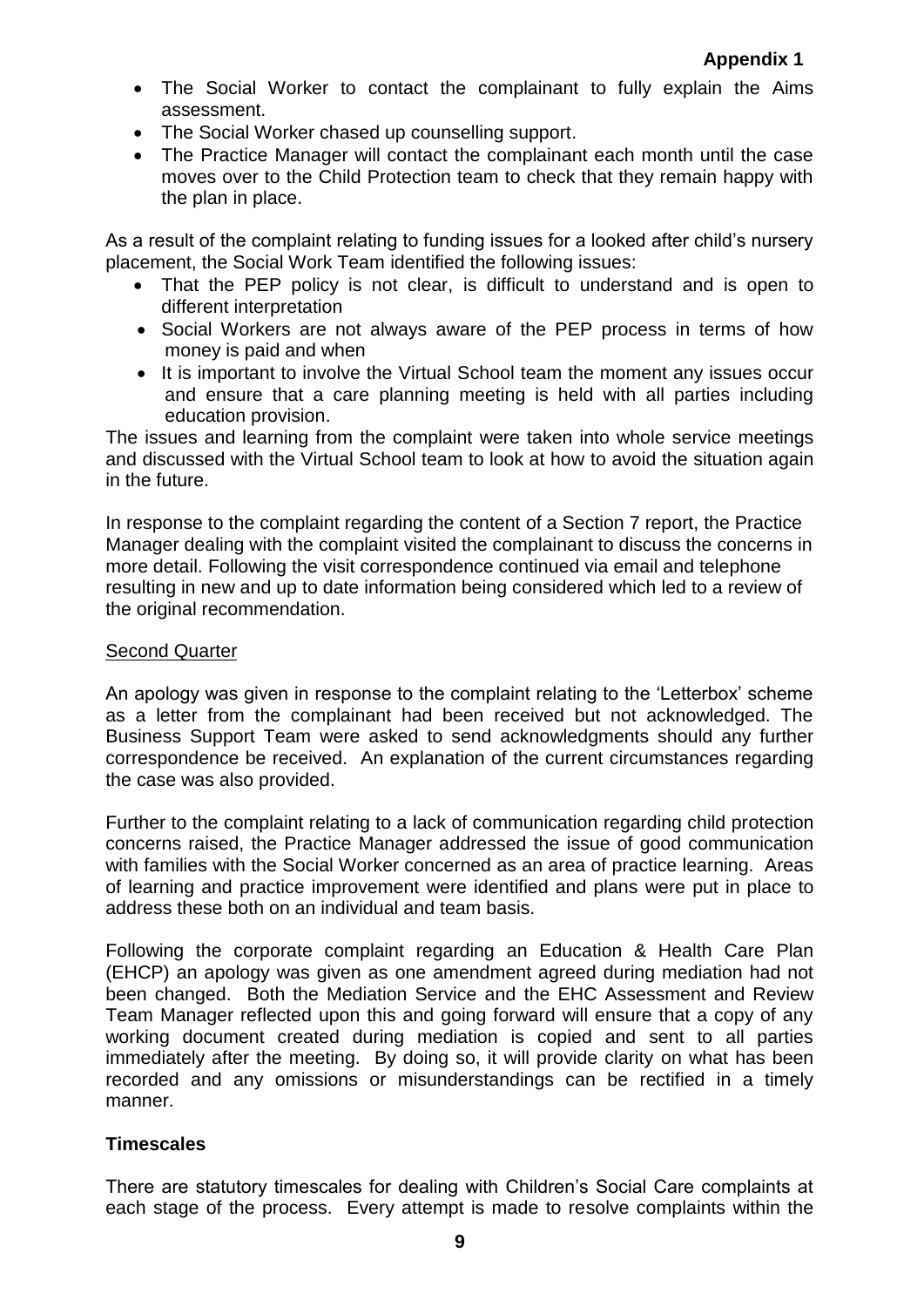initial timescale; however, the regulations allow the timescale for each stage to be extended in consultation with the complainant.

- Stage 1 10 working days (can be extended to up to a maximum of 20 working days)
- Stage 2 25 working days (can be extended up to a maximum of 65 working days)
- Stage 3 Acknowledgement within 2 working days, review to be held within 30 working days.

19 of the complaints received during the first and second quarters were dealt with under the statutory Social Care complaints procedure at stage one, 13 of which were responded to within the statutory timescale.

## **Complaint Example**

The following is an example of a how a Children's Social Care complaint has been dealt with from receipt to resolution.

#### Stage one complaint

A complaint was received by the Customer Feedback Team via the online form on the Council website. The complaint was from a parent and related to the content of a Section 7 report completed by a Social Worker.

The complaint was registered at stage one of the statutory complaints procedure and was allocated to a Practice Manager for investigation. An acknowledgement was sent to the complainant.

The Practice Manager visited the complainant to discuss the concerns raised and the complainant provided a more detailed written version of the complaint. The Practice Manager spent some time with the family, and continued to liaise with the complainant regularly via telephone and email after the meeting.

A full investigation was undertaken including discussing the case with the Social Worker and the Head of Service. It was necessary to extend the timescale slightly to enable full consideration of the issues raised and the complainant was kept updated throughout the process.

The findings of the investigation were that the Section 7 report was balanced and impartial, however the wording of two paragraphs was changed slightly to reflect the full 'context' of the young person's current circumstances. The service considered new and up to date information which led to a review of the original recommendation.

The complaint was found to be partially upheld and was resolved at stage one.

Details of the action taken as a result of the complaint are also included under 'Lessons Learned' above.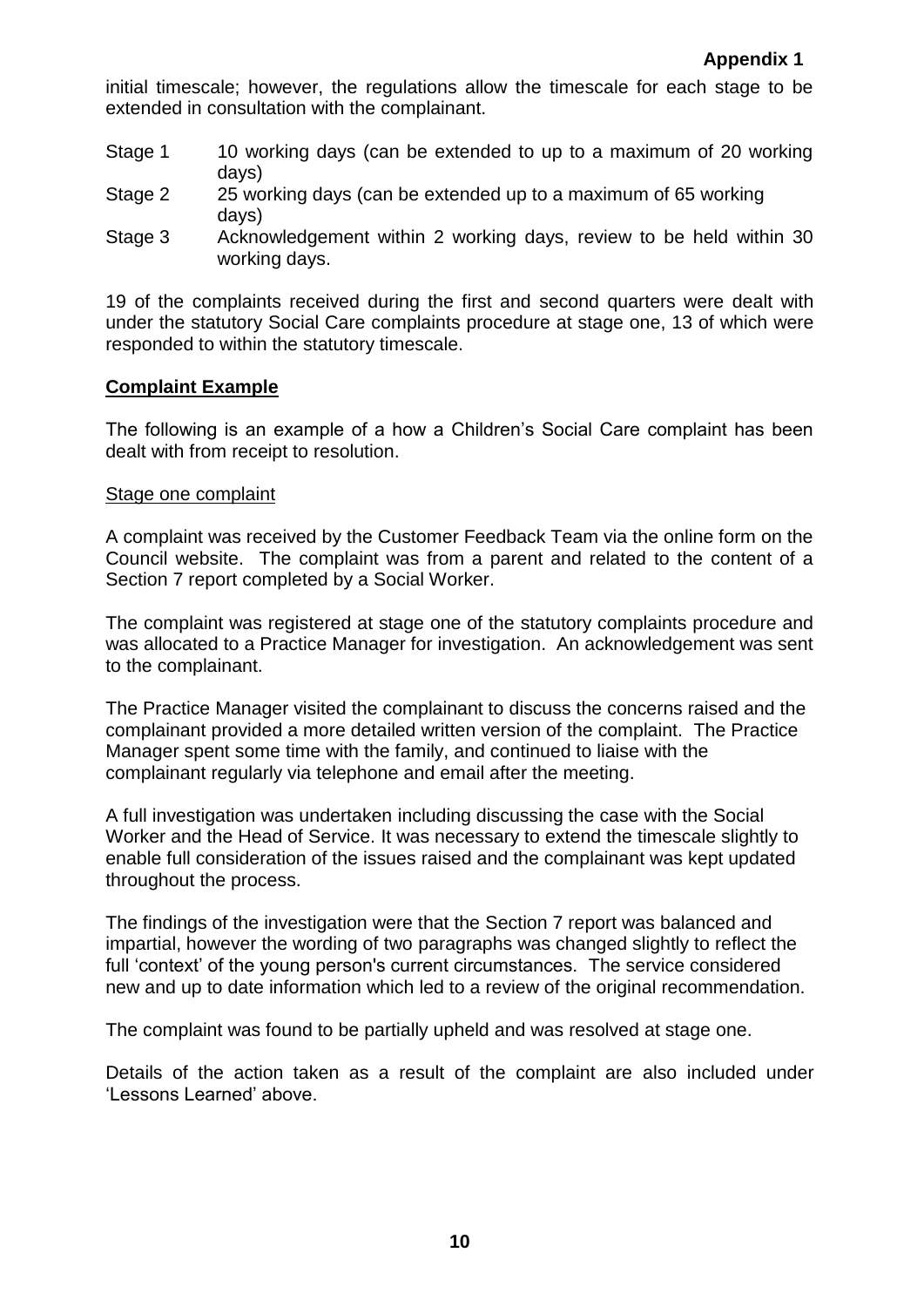# **Compliments**

Compliments received from service users are also recorded and shared with staff. 38 compliments were recorded for Children's Social Care Services during the first half of 2020-21, a breakdown and examples of which can be found below.

| <b>Team/Service Area</b>                 | No.            | Compliment received from |
|------------------------------------------|----------------|--------------------------|
| <b>Child Protection &amp; Court Team</b> | 28             | Professional (20)        |
|                                          |                | Parent/family (6)        |
|                                          |                | Young person (1)         |
|                                          |                | Foster carers (1)        |
| <b>Family Information Service</b>        | $\overline{4}$ | Parent (3)               |
|                                          |                | Professional (1)         |
|                                          |                |                          |
| Children & Young People with             | 3              | Parent (2)               |
| <b>Additional Needs Service</b>          |                | Young person (1)         |
|                                          |                |                          |
| <b>Fostering Team</b>                    | 1              | Foster carer             |
|                                          |                |                          |
| <b>Family Time Facilitator</b>           | 1              | Parent                   |
|                                          |                |                          |
| <b>Youth Service</b>                     | 1              | Resident                 |
|                                          |                |                          |

*"The adoption plan / process has not been without it's challenges but the Social Worker and Advanced Practitioner have been incredibly supportive and gone over and above to ensure X's transition to her adoptive family was successful. They have been in contact evenings and weekends and worked closely with ourselves to resolve any concerns that have been raised. They have been quick to pass on information, have highlighted concerns where necessary but have been equally balanced about the positives of the carers and the way in which they responded to X's plan in the final week. It has been a pleasure to work with them." Compliment for Child Protection & Court Team*

*"You have done a really brilliant job throughout our time working together with X and her family, you are a real credit to your team and it is down to your efforts that the situation is moving forwards so quickly at this time. I have copied in your manager as I wanted to recognise the excellent work that you do under really difficult circumstances, both at the current time and also as a Social Worker for a Local Authority!"* 

*Compliment for Child Protection & Court Team*

*"To X, thank you for supporting me and making my life better." Compliment from young person for Children with Additional Needs Team*

*"Just to say thank you so much for your hard work with my family. Things are a lot better now. Thanks for all the professionals too and the support to deal with them. Thanks for making me engage with all when I didn't want to. When I did, I started to see so many changes. I learnt one thing, that even when we are tired, down with so many problems, to not give up, always fight as the end results are always going to be positive and I thank you for that. Thank you, we appreciate everything you've done.*